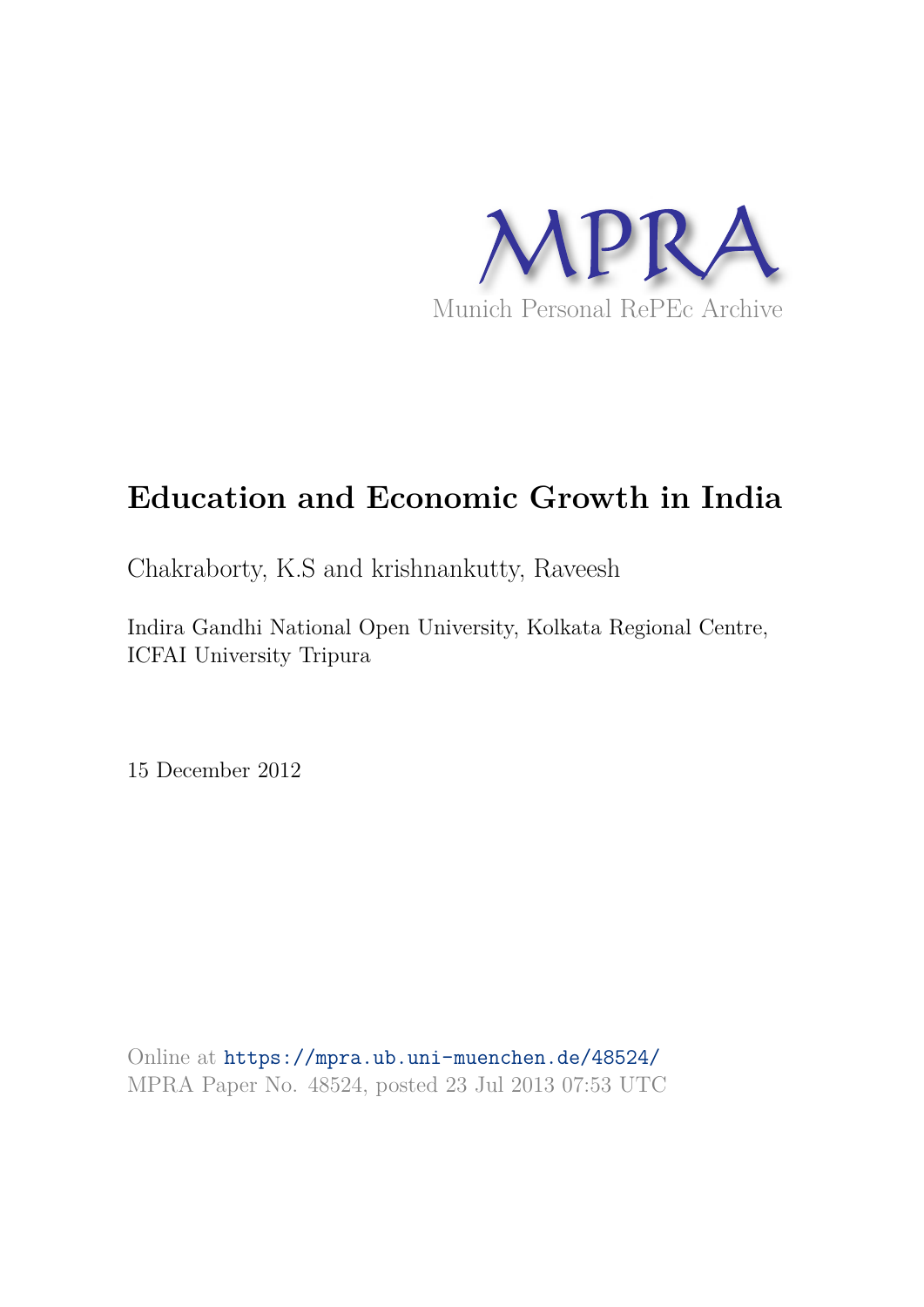#### **Education and Economic Growth in India**

**By** 

Dr. K.S.Chakraborty

Regional Director, Indira Gandhi National Open University, Kolkata Regional Centre, Bikash Bhavan, Salt Lake, Kolkata-700091, India, Tele: (Office) +91- 033-23349850 / 23592719, (Residence) +91-033-24020366,Fax: +91-033-23347576, Mobile +91 8902252253 / 9436123605, Email : ksc\_agartala@rediffmail.com

Raveesh krishnankutty

Research scholar, Faculty of Management, ICFAI University Tripura, kamalghat Sadar Tripura West, Agatala city, Tripura state, India pin: 799210 Mob: 918974109325 Email: raveeshbabu@gmail.com

## *Abstract*

*The paper focuses on the expenditure on education as determinant on economic growth. The study examine the relationship between education and economic growth in total number of states as a whole , Non special category states, special category states and North eastern states separately. We have considered Net State Domestic Product at Factor cost on constant prices (NSDP) and Per-capita Net State Domestic Product at Factor cost ( PerNSDP)on constant price as proxy for economic growth. Using the panel least square with fixed and random effect NSDP and Per NSDP has regressed separately on Expenditure on education and Expenditure on education as a percentage of aggregate expenditure. The result of the study shows that expenditure on education is positively influencing the growth of the economy. But Expenditure on education as a percentage of aggregate expenditure is negatively influencing the economic growth in case of total states as a whole and Non special category states. However it is not showing significance for northeastern states.*

Key words: education, economic growth, expenditure on education, north east state.

#### **Introduction:**

Education is one of the most powerful instruments for reducing poverty, inequality and enhances the competitiveness in the global economy. Therefore, ensuring access to quality education for all, in particular for the poor and rural population, is central to the economic and social development of India (education in India, World Bank). Education plays an integral part in the overall development of the personality. The government has come up with unique steps to make primary education compulsory for all. In simple words, elementary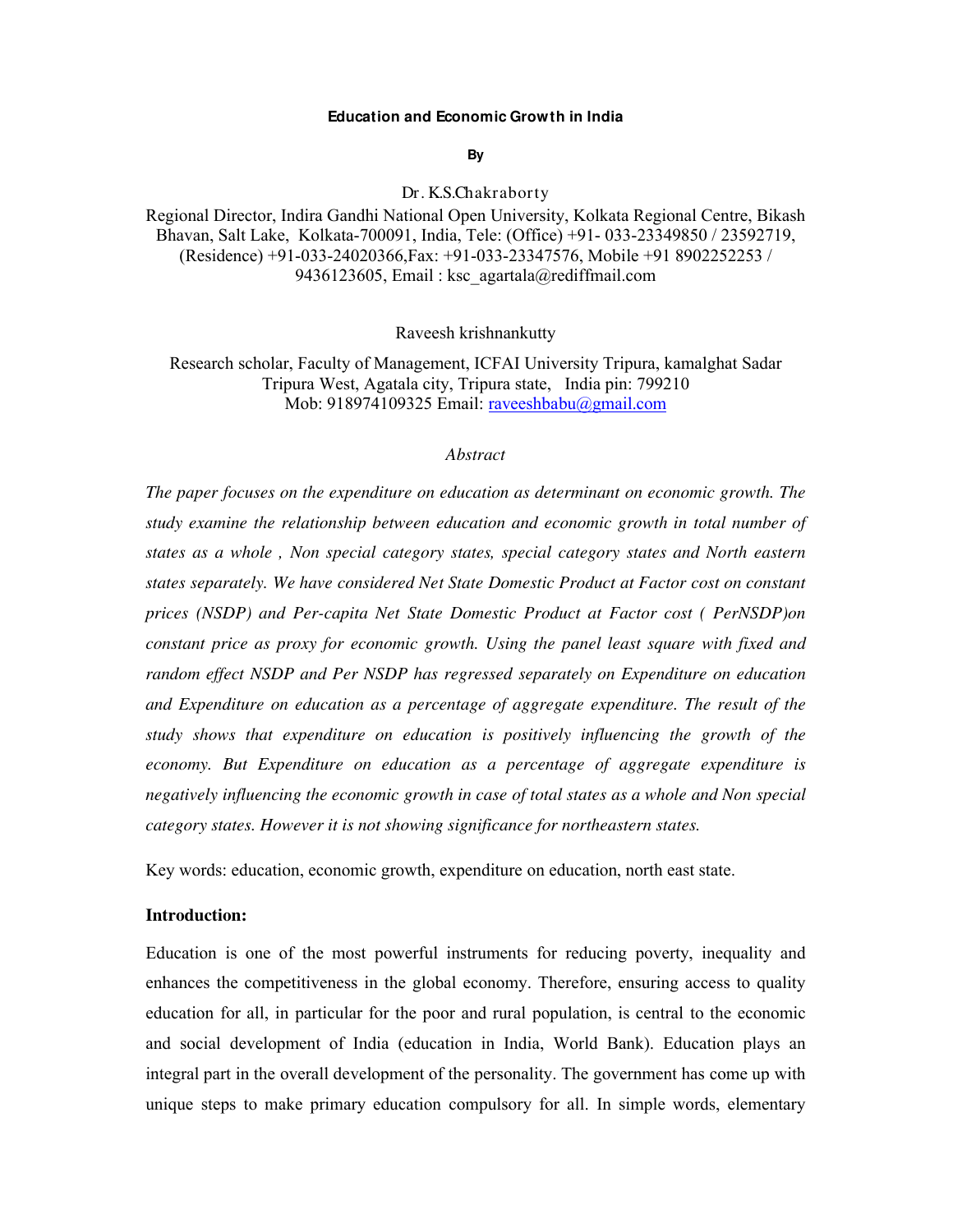education implies eight years of compulsory schooling that begins from the age of six. The government ensures to make elementary education free and compulsory for all.

In India elementary education is free and compulsory. Universalisation of elementary education is the constitutional commitment in India. Efforts have been made in the past to achieve the goal but despite spectacular quantitative expansion of educational facilities, the goal is still a far distant dream. The provision and use of elementary education services in India has been improving quite fast during the last decade. However, the development has not been uniform across the states and districts in the country. Development of a sound information system is critical for successful monitoring and implementation of any programme, particularly in social sectors. Design of a school information system was, therefore, accorded priority from the very beginning of the District Primary Education Programme (DPEP) in 1994, as a result of which the District Information System for Education (DISE) was developed by the National University of Educational Planning and Administration (NUEPA), New Delhi. Importance of an Educational Management Information System (EMIS) was reiterated when Sarva Shiksha Abhiyan (SSA) was launched in 2001. SSA guidelines envisage development of a community-owned and transparent EMIS, and preparatory activities of the programme included substantial strengthening of MIS infrastructure in all the States and Union Territories of the country.

### **The present study:**

Annabi, Harvey and Lan ( 2007) says that since the emergence of the new growth theory in the 1980s, investments in education and human capital accumulation have been identified as a key determinant of long-run growth. All the economically developed nations are having high literacy rates. There are lot of literature says that education is the foundation for all kind of growth in an economy. In this context the present paper is prepared to look in to relationship between expenditure on education and expenditure on education as a percentage of aggregate expenditure by different state governments in India on economic growth by:

- 1) Total number of a states as a whole
- 2) Non special category states
- 3) Special category states
- 4) North-eastern states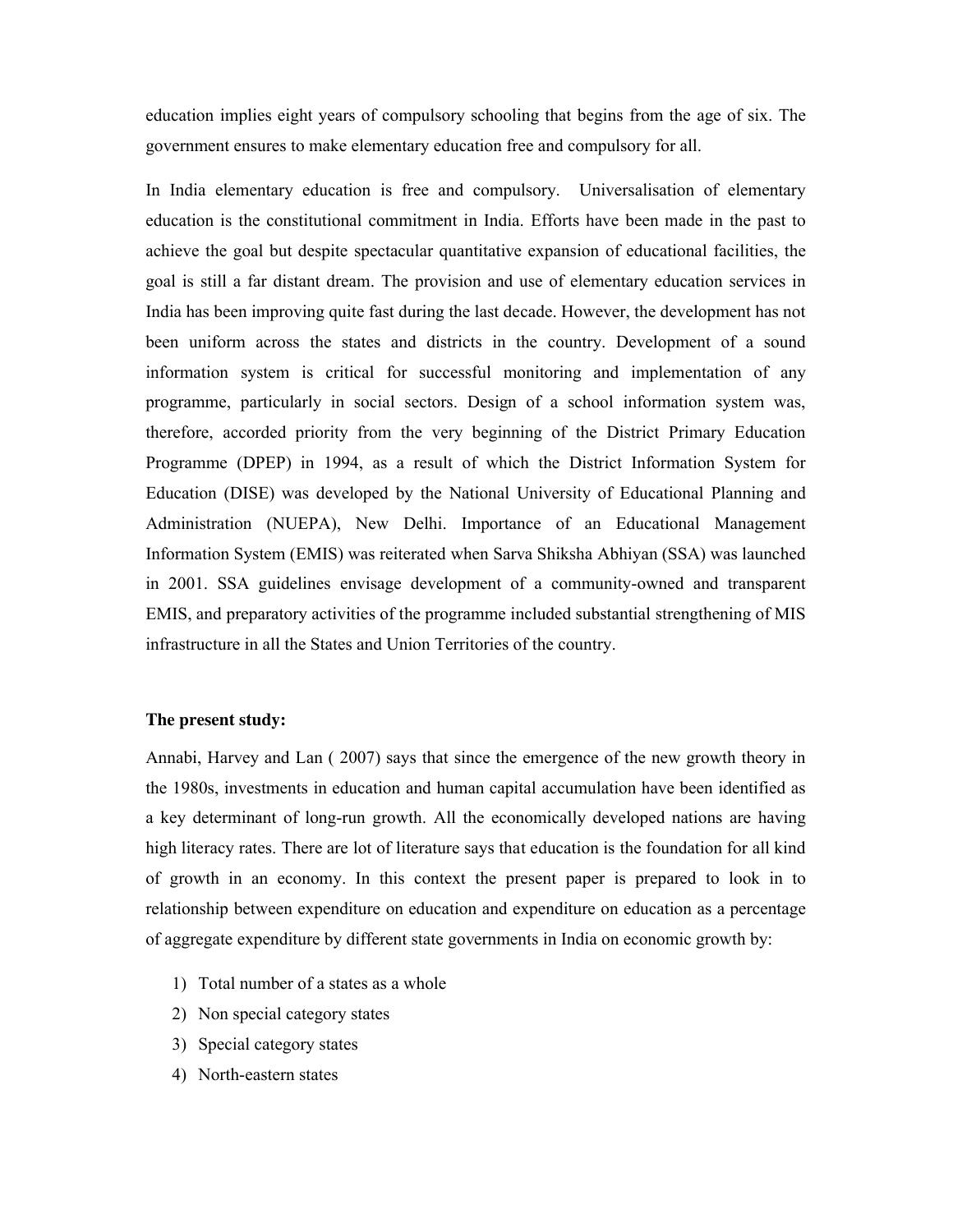According to the development and economic growth the states of the country is broadly divided in to two as Special category states and Non special category states. The states which are standing backward in developments are coming under the special category states. The states comes under Special category are Arunachal Pradesh, Assam Himachal Pradesh, Jammu & Kashmir, Manipur, Meghalaya, Mizoram Nagaland and Sikkim. Rest of the states comes under Non special category.

## **Literature review:**

Iihan (2001) says about the role of education in development. He has pointed that education in every sense is one of the fundamental factors of development. No country can achieve sustainable economic development without substantial investment in human capital. Education enriches people's understanding of themselves and world. It improves the quality of their lives and leads to broad social benefits to individuals and society. Education raises people's productivity and creativity and promotes entrepreneurship and technological advances. In addition to this it plays a very crucial role in securing economic and social progress and improving the income distribution of a state. Bhattacharjee(2003) Human capital is the most important agent of economic development and now it is realized that improvement in the quality of labour force can have dramatic effect s on the economic development. Human capital contributes to labour productivity. Education is necessary for development of both farm and non-farm practices. It is necessary for family maintenance and for proper management of time and resources for improvement in the social conditions.

Self and Grabowski (2003) examines the impact of education and on income growth in India during the period 1966-1996. The result of the study indicates that primary education has a strong causal impact on growth. Pradhan (2009) studied the causality between education and economic growth in India during the period between 1951-2001 using Error Correction Modelling. The variables used in the study are GDP as a proxy for economic growth and Government expenditure on education. The study confirms that there is uni-directional causality between education and economic growth in India. Mulkit (2012) investigated the long run relationship between public expenditure on education and economic growth in Bangladesh during the period 1995-2009. And the study shows that public spending in education has a positive and significant impact on economic growth in the long run.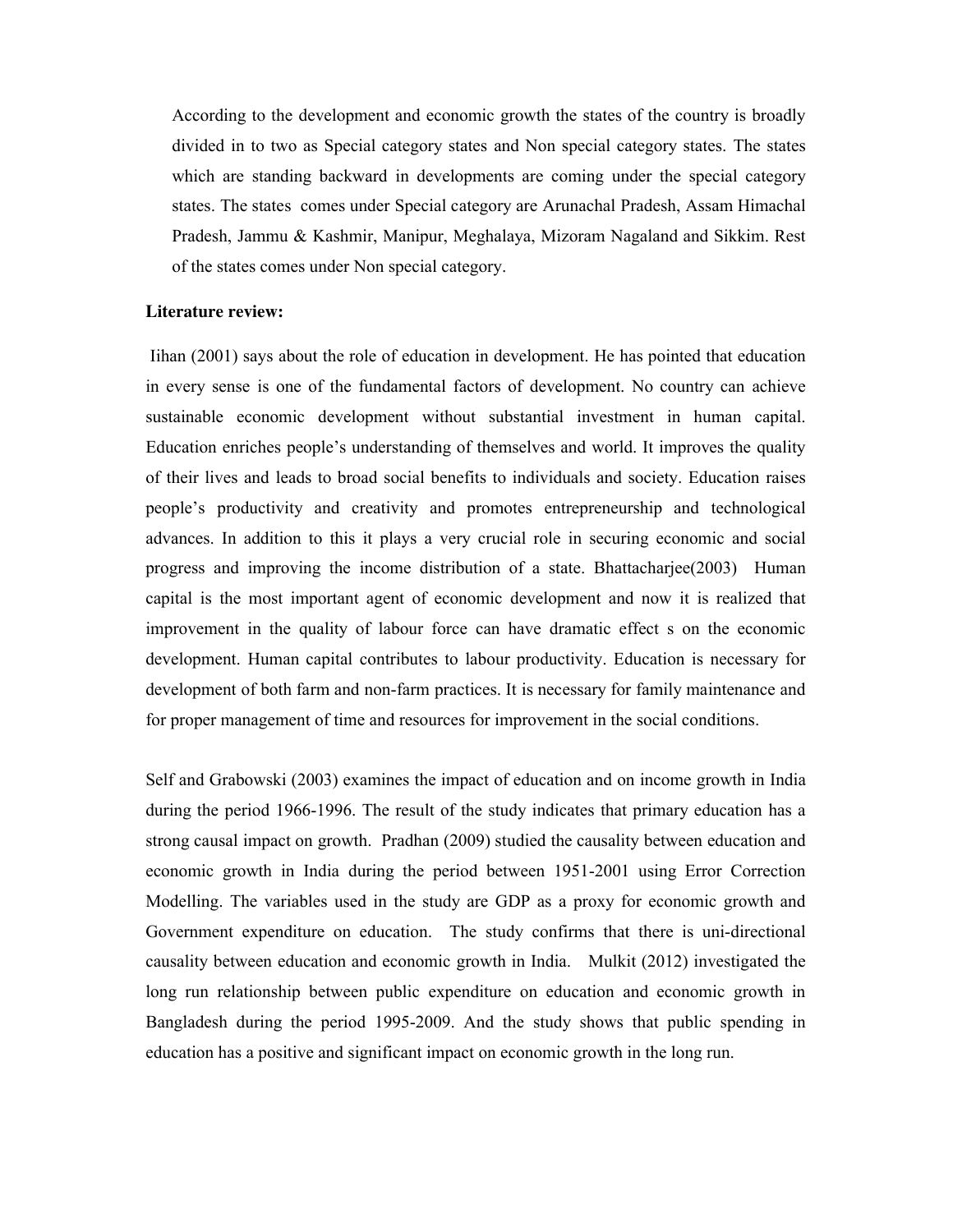#### **Research methodology:**

Data source: data has been collected from Ministry of Human Resources Development Government of India for the period of five years from 2004-05 to 2010-11 for all the states of India. Collected data include expenditure on education (EXEDU) and the expenditure on education as a percentage of aggregate expenditure (EXPEDUAGG). Net State Domestic Product at Factor cost on constant prices (NSDP) and Per-capita Net State Domestic Product at Factor cost ( PerNSDP)on constant price is collected from Hand Book of Statistics of Indian Economy.

Variables: NSDP and PerNSDP are taken as a proxy for the state economic growth. NSDP and PerNSDP is regressed on expenditure on education by states and the expenditure on education as percentage of aggregate expenditure.

Panel least square with fixed and random effect is used for testing the relationship between education and economic growth. The basic model for the study without fixed and random effect is as follows.

$$
NSDP_{it} = \alpha_{it} + \beta_1 EXEDU_{it} + \beta_2 EXPEDUAGG_{it} + \mu_{it}
$$
 (1)

$$
PerNSDP_{it} = \alpha_{it} + \beta EXEDU_{it} + \beta EXPEDUAGG_{it} + \mu_{it}
$$
 (2)

Whre *i* represent state and *t* represent the time and  $\beta_1$ ,  $\beta_2$  are coefficients . NSDP is Net State Domestic Product at Factor cost on constant prices EDU is state wise expenditure on education rupees in cores. And EXPEDUAGG is indicates the expenditure on education as a percentage of aggregate expenditure..  $\mu$  is the error term. In the base model we are incorporating the fixed effect and random effect alternatively and combined also because, each of the 28 states of India has independent educational system and policy for avoiding the individual effects and making it to fixed among all the sates we are using time specific and states specific fixed effect. And the same time the for avoiding the effects which are not stand for throughout the year we are using random effect for state specific and period specific. The model with fixed and random effect is as follows

$$
NSDP_{it} = F_{it} + \beta_1 EXEDU_{it} + \beta_2 EXPEDUAGG_{it} + \mu_{it}
$$
 (3)

 $PerNSDP_{it} = F_{it} + \beta_1 EXEDU_{it} + \beta_2 EXPEDUAGG_{it} + \mu_{it}$  (4)

$$
NSDP_{it} = R_{it} + \beta_1 EXEDU_{it} + \beta_2 EXPEDUAGG_{it} + \mu_{it}
$$
 (5)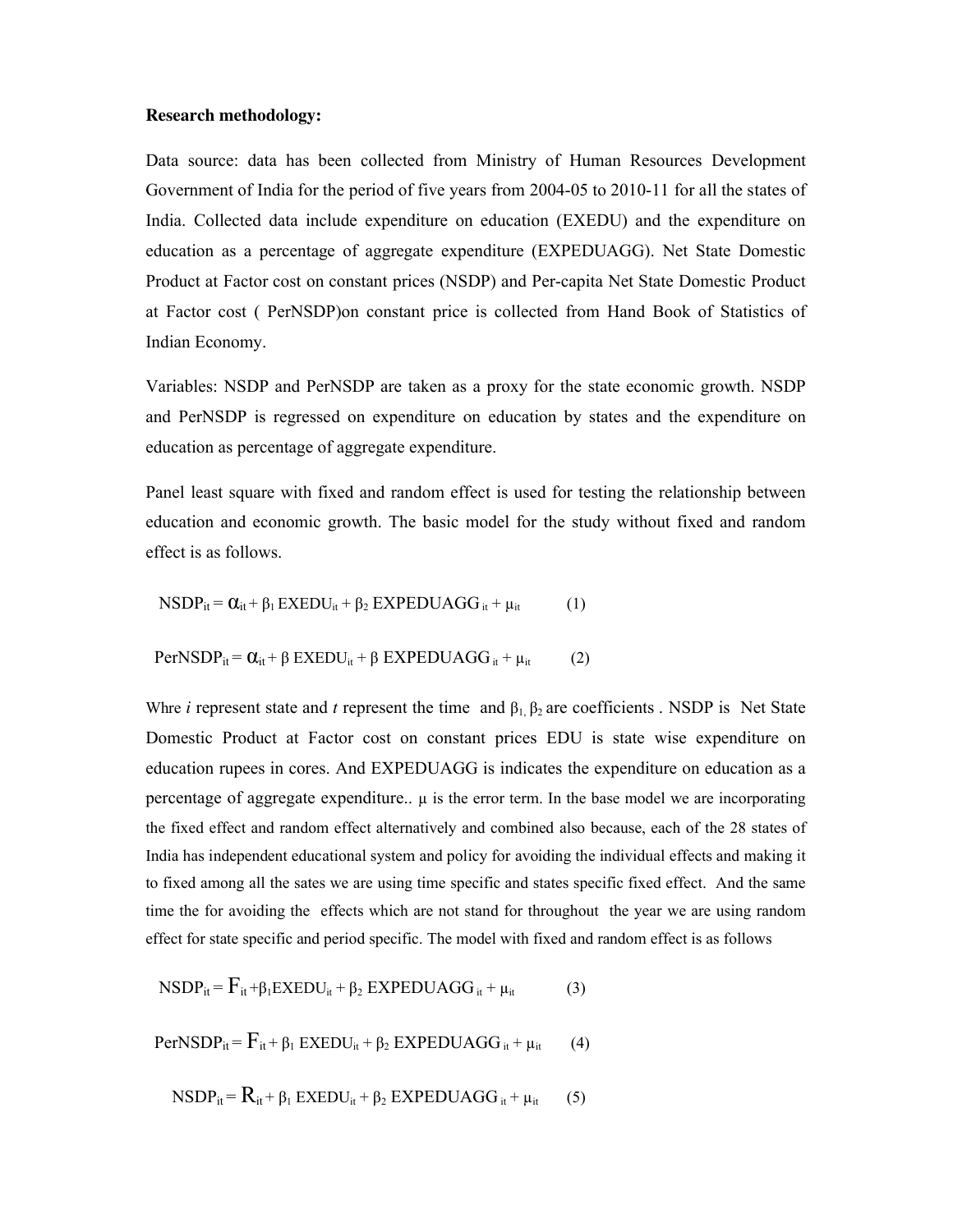$PerNSDP_{it} = R_{it} + \beta_1 EXEDU_{it} + \beta_2 EXPEDUAGG_{it} + \mu_{it}$  (6)

Where  $F_i$  sates specific fixed effect and  $R_i$  states specific random effect. We have used STATA 11 software for the analysis

#### **Result:**

Table; 1 shows the result of the panel least square with fixed and random effect for the total states of India. The result of the F- test and Wald- test shows that the fitness of the entire models is satisfactory. The R- square for all the model is more than 0.8. Fixed effect is showing significant for both the model but Hausman test not showing significance so we can't decide among random effect or fixed effect, which effect is better in defining the relationship between the depended and independent variable in the study.

| TABLE: 1 PANEL LEAST SQUARE WITH FIXED AND RANDOM EFFECTS FOR TOTAL STATES OF INDIA |              |                 |                 |                 |
|-------------------------------------------------------------------------------------|--------------|-----------------|-----------------|-----------------|
| Independent                                                                         | Model3:      | Model $5$ :     | Model4:         | Model 6:        |
| variable                                                                            | Fixed effect | Random effect   | Fixed effect    | Random effect   |
| <b>EXPEDUAGG</b>                                                                    | $-.01109***$ | $-0.0125619***$ | $-0.0056584***$ | $-0.0039655***$ |
|                                                                                     | (0.00403)    | (0.0042966)     | (0.0035357)     | (0.0038217)     |
| <b>EXEDU</b>                                                                        | $0.44737***$ | 0.459913***     | 0.3563901***    | 0.3381154***    |
|                                                                                     | (0.017089)   | (0.0181155)     | (0.0149891)     | (0.0159808)     |
| constant                                                                            | 2.847337***  | 2.770928***     | 7.594218***     | 7.711986***     |
|                                                                                     | (0.1110336)  | (0.1973694)     | (0.0973886)     | (0.1368115)     |
| <b>Model summary</b>                                                                |              |                 |                 |                 |
| R <sub>2</sub>                                                                      | 0.8439       | 0.8438          | 0.8227          | 0.8225          |
| F-test                                                                              | 448.74***    |                 | 385.16***       |                 |
| FE F-test                                                                           | 843.66***    |                 | 352.49***       |                 |
| $\overline{\text{Wald}}$ chi <sup>2</sup>                                           |              | 832.39***       |                 | $615.89***$     |
| Hausman                                                                             |              | $-4.38$         |                 | $-11.27$        |
| No.of states                                                                        | 28           | 28              | 28              | 28              |
| Total panel                                                                         | 196          | 196             | 196             | 196             |
| observation                                                                         |              |                 |                 |                 |
| Dependent variable :NSDP                                                            |              |                 | PerNSDP         |                 |

Notes: 1. The Hausman test has  $\chi$ 2 distribution and tests the null hypothesis that unobservable individual effects are not correlated with the explanatory variables, against the null hypothesis of correlation between unobservable individual effects and the explanatory variables. 2. The Wald chi2 has  $\chi$ 2 distribution and tests the null hypothesis of insignificance as a whole of the parameters of the explanatory variables, against the alternative hypothesis of significance as a whole of the parameters of the explanatory variables. 3. The F test has normal distribution  $N(0,1)$  and tests the null hypothesis of insignificance as a whole of the estimated parameters, against the alternative hypothesis of significance as a whole of the estimated parameters. 4. \*\*\*, \*\*, and \*denote significance at 1, 5 and 10 percent level of significance respectively. FE is Fixed effect

Expenditure on education as a percentage of aggregate expenditure (EXPEDUAGG) is negatively significant at one percent. Expenditure on education (EXEDU) is positively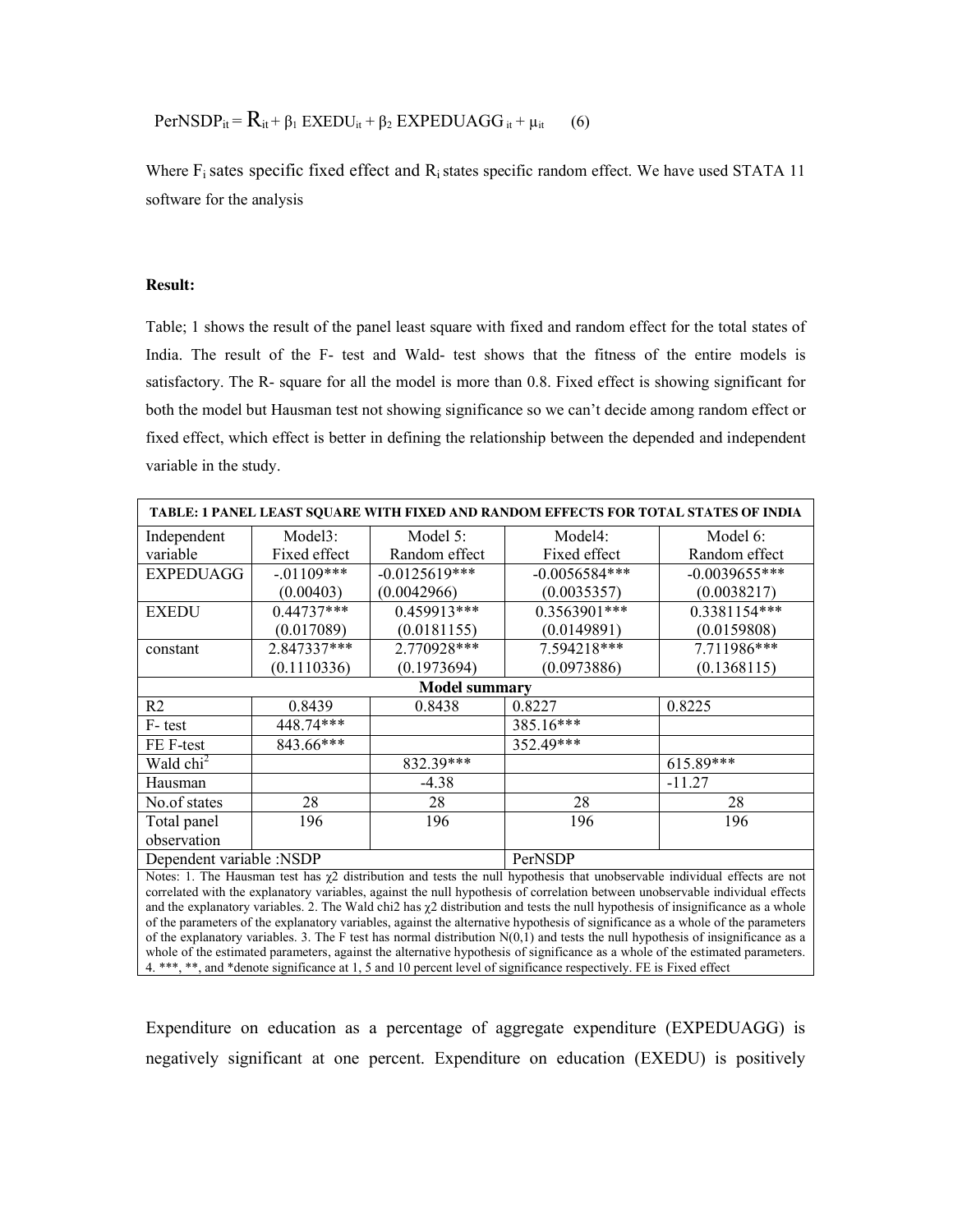significant one percent for all the models. Moreover constant is positively significant at one percent for all the four models.

Form the below table .2 shows the result of panel least square with fixed and random effect for Non special category states. The result of the Non special category states also shows the similar result as the total states as a whole. . The result of the F- test and Wald- test shows that it is significant at one percent. The R- square for all the model is more than 0.8. Fixed effect is showing significant for both the model but Hausman test not showing significance. Expenditure on education as a percentage of aggregate expenditure (EXPEDUAGG) is negatively significant at one percent and Expenditure on education (EXEDU) is positively significant one percent for all four the models. Moreover constant is positively significant at one percent for all the four models

| TABLE: 2 PANEL LEAST SQUARE WITH FIXED AND RANDOM EFFECTS FOR NON SPECIAL CATEGORY |                  |                 |                 |                 |
|------------------------------------------------------------------------------------|------------------|-----------------|-----------------|-----------------|
| <b>STATES</b>                                                                      |                  |                 |                 |                 |
| Independent                                                                        | Model3:          | Model 5:        | Model4:         | Model 6:        |
| variable                                                                           | Fixed effect     | Random effect   | Fixed effect    | Random effect   |
| <b>EXPEDUAGG</b>                                                                   | $-0.0184792$ *** | $-0.0187489***$ | $-0.0104494***$ | $-0.0187489***$ |
|                                                                                    | (0.0059098)      | (0.005844)      | (0.0054313)     | (0.005844)      |
| <b>EXEDU</b>                                                                       | 0.500576***      | $0.501635***$   | 0.3899559***    | $0.501635***$   |
|                                                                                    | (0.0260576)      | (0.0257352)     | (0.0239475)     | (0.0257352)     |
| constant                                                                           | 3.131926***      | 3.126789***     | 7.109862***     | 3.126789***     |
|                                                                                    | (0.1676345)      | (0.261033)      | (0.1540597)     | (0.26133)       |
| <b>Model summary</b>                                                               |                  |                 |                 |                 |
| R <sub>2</sub>                                                                     | 0.8439           | 0.8438          | 0.8370          | 0.8698          |
| F-test                                                                             | 333.93***        |                 | 256.76***       |                 |
| FE F-test                                                                          | 988.93***        |                 | 529.70***       |                 |
| Wald chi <sup>2</sup>                                                              |                  | 681.82***       |                 | 681.82***       |
| Hausman                                                                            |                  | 0.9541          |                 | $-194.05$       |
| No.of states                                                                       | 17               | 17              | 17              | 17              |
| Total panel                                                                        | 119              | 119             | 119             | 119             |
| observation                                                                        |                  |                 |                 |                 |
| Dependent variable :NSDP                                                           |                  |                 | PerNSDP         |                 |

Notes: 1. The Hausman test has  $\chi$ 2 distribution and tests the null hypothesis that unobservable individual effects are not correlated with the explanatory variables, against the null hypothesis of correlation between unobservable individual effects and the explanatory variables. 2. The Wald chi2 has  $\chi$ 2 distribution and tests the null hypothesis of insignificance as a whole of the parameters of the explanatory variables, against the alternative hypothesis of significance as a whole of the parameters of the explanatory variables. 3. The F test has normal distribution  $N(0,1)$  and tests the null hypothesis of insignificance as a whole of the estimated parameters, against the alternative hypothesis of significance as a whole of the estimated parameters. 4. \*\*\*, \*\*, and \*denote significance at 1, 5 and 10 percent level of significance respectively. FE is Fixed effect

In case of special category states also F-test and Wald test is significant and having R square more than 0.8 for all the four models. At the same time fixed effect is showing significance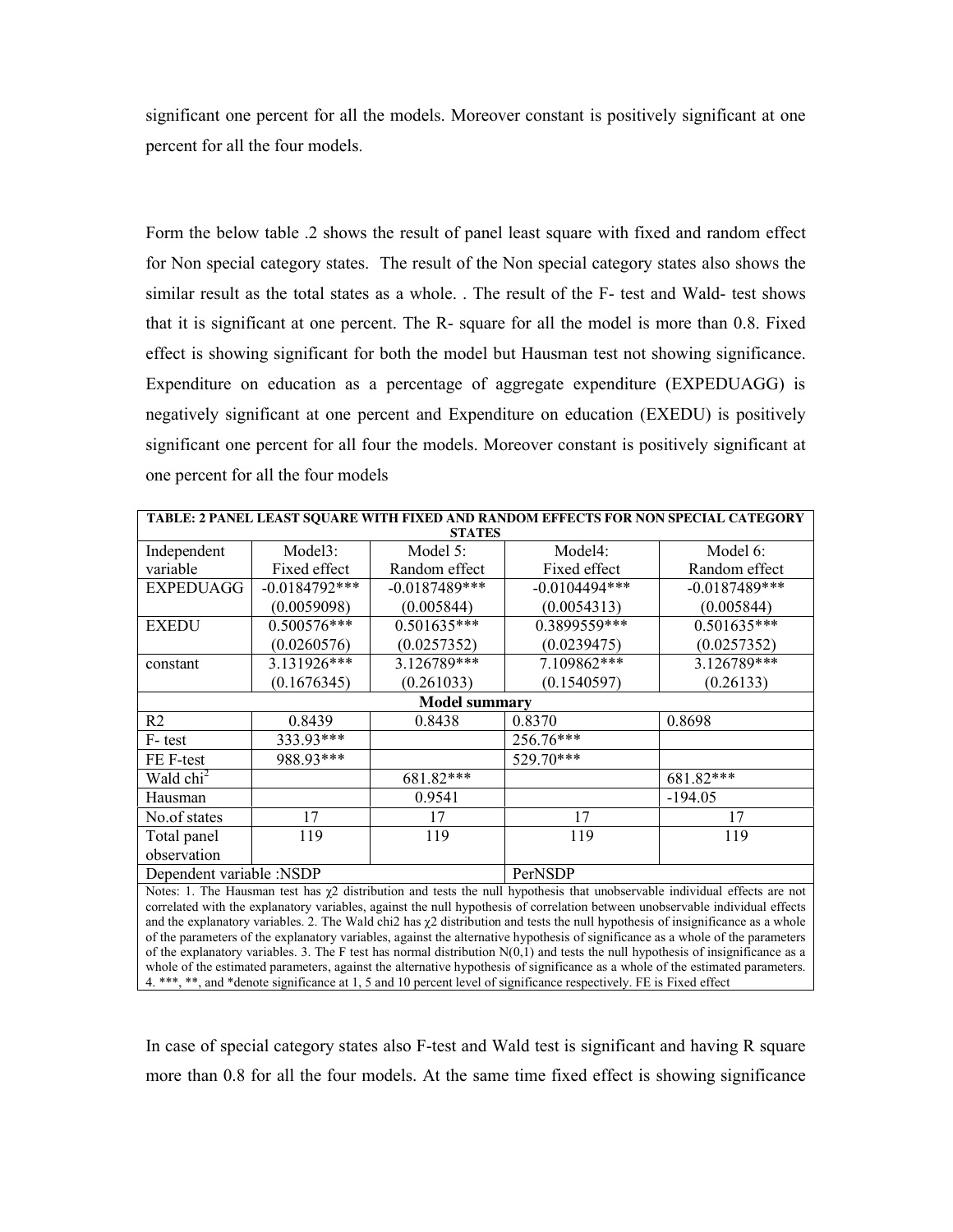and Hausman test not showing significance. Constant and expenditure on education (EXEDU) is positively significant one percent is for all the four models.

However expenditure on education as a percentage of aggregate expenditure (EXPEDUAGG) is negatively significant at one percent only model 3 and model 5 that is in case of NSDP. But it is not showing significance for model 4 and model 5 that is for the dependent variable PerNSDP. Table. 3 show the detailed result of panel least square with fixed and random effect for special category states.

| TABLE: 3 PANEL LEAST SQUARE WITH FIXED AND RANDOM EFFECTS FOR SPECIAL CATEGORY |                 |                 |              |               |  |
|--------------------------------------------------------------------------------|-----------------|-----------------|--------------|---------------|--|
| <b>STATES</b>                                                                  |                 |                 |              |               |  |
| Independent                                                                    | Model3:         | Model 5:        | Model4:      | Model 6:      |  |
| variable                                                                       | Fixed effect    | Random effect   | Fixed effect | Random effect |  |
| <b>EXPEDUAGG</b>                                                               | $-0.0113188***$ | $-0.0104704***$ | $-0.0056055$ | $-0.0069237$  |  |
|                                                                                | (0.0060795)     | (0.0073705)     | (0.0054313)  | (0.0056122)   |  |
| <b>EXEDU</b>                                                                   | $0.4071518***$  | 0.4306364***    | 0.3314124*** | 0.3142576***  |  |
|                                                                                | (0.0242403)     | (0.0292538)     | (0.0205358)  | (0.022213)    |  |
| constant                                                                       | 2.139275***     | $1.972792***$   | 8.171072***  | 8.302432***   |  |
|                                                                                | (0.1594924)     | (0.2384766)     | (0.135118)   | (0.1679669)   |  |
| <b>Model summary</b>                                                           |                 |                 |              |               |  |
| R <sub>2</sub>                                                                 | 0.8191          | 0.8190          | 0.8095       | 0.8092        |  |
| F-test                                                                         | 144.92***       |                 | 135.99***    |               |  |
| FE F-test                                                                      | 275.71***       |                 | 120.72***    |               |  |
| Wald chi <sup>2</sup>                                                          |                 | 224.65***       |              | 208.83***     |  |
| Hausman                                                                        |                 | 0.9541          |              | $-6.28$       |  |
| No.of states                                                                   | 11              | 11              | 11           | 11            |  |
| Total panel                                                                    | 77              | 77              | 77           | 77            |  |
| observation                                                                    |                 |                 |              |               |  |
| Dependent variable :NSDP                                                       |                 | PerNSDP         |              |               |  |
|                                                                                |                 |                 |              |               |  |

Notes: 1. The Hausman test has  $\chi^2$  distribution and tests the null hypothesis that unobservable individual effects are not correlated with the explanatory variables, against the null hypothesis of correlation between unobservable individual effects and the explanatory variables. 2. The Wald chi2 has  $\chi$ 2 distribution and tests the null hypothesis of insignificance as a whole of the parameters of the explanatory variables, against the alternative hypothesis of significance as a whole of the parameters of the explanatory variables. 3. The F test has normal distribution  $N(0,1)$  and tests the null hypothesis of insignificance as a whole of the estimated parameters, against the alternative hypothesis of significance as a whole of the estimated parameters. 4. \*\*\*, \*\*, and \*denote significance at 1, 5 and 10 percent level of significance respectively. FE is Fixed effect

Table.4 shows the result of panel least square with fixed and random effect for North eastern states. In case of North eastern states also F-test and Wald test is significant and having R square more than 0.8 for all the four models. At the same time fixed effect is showing significance and Hausman test not showing significance. Constant and expenditure on education (EXEDU) is positively significant one percent is for all the four models. But expenditure on education as a percentage of aggregate expenditure (EXPEDUAGG) is not showing any kind of significance for the north eastern states for all the four models.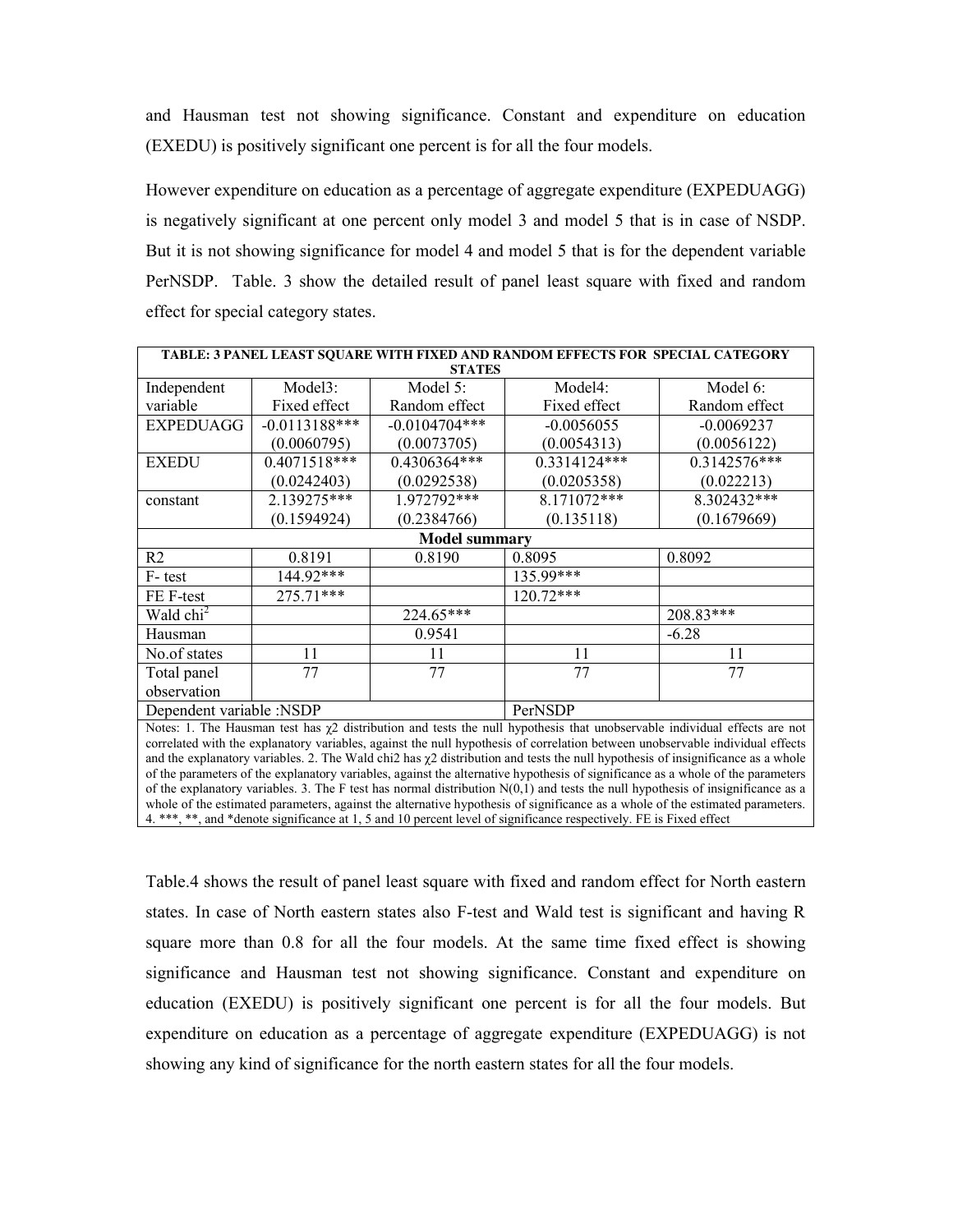| TABLE: 4 PANEL LEAST SQUARE WITH FIXED AND RANDOM EFFECTS FOR NOTH-ESTERN STATES |               |               |              |               |
|----------------------------------------------------------------------------------|---------------|---------------|--------------|---------------|
| Independent                                                                      | Model3:       | Model 5:      | Model4:      | Model 6:      |
| variable                                                                         | Fixed effect  | Random effect | Fixed effect | Random effect |
| <b>EXPEDUAGG</b>                                                                 | $-0.006238$   | $-0.003704$   | $-0.00261$   | $-0.0070871$  |
|                                                                                  | (0.0055135)   | (0.0063705)   | (0.0047574)  | (0.0062824)   |
| <b>EXEDU</b>                                                                     | 0.4932391***  | 0.5147298***  | 0.3940569*** | 0.3519754***  |
|                                                                                  | (0.0279689)   | (0.0317696)   | (0.0241331)  | (0.0312423)   |
| constant                                                                         | $1.201741***$ | $1.033144***$ | 7.815996***  | 8.139484***   |
|                                                                                  | (0.186927)    | (0.2504826)   | (0.1612911)  | (0.224272)    |
| <b>Model summary</b>                                                             |               |               |              |               |
| R <sub>2</sub>                                                                   | 0.8712        | 0.8705        | 0.8529       | 0.8489        |
| F-test                                                                           | 155.55***     |               | 133.33***    |               |
| FE F-test                                                                        | $275.71***$   |               | $122.63***$  |               |
| Wald chi <sup>2</sup>                                                            |               | $262.70***$   |              | 126.95***     |
| Hausman                                                                          |               | $-3.04$       |              | $-6.48$       |
| No.of states                                                                     | 8             | 8             | 8            | 8             |
| Total panel                                                                      | 56            | 56            | 56           | 56            |
| observation                                                                      |               |               |              |               |
| Dependent variable :NSDP                                                         |               | PerNSDP       |              |               |

Notes: 1. The Hausman test has  $\chi^2$  distribution and tests the null hypothesis that unobservable individual effects are not correlated with the explanatory variables, against the null hypothesis of correlation between unobservable individual effects and the explanatory variables. 2. The Wald chi2 has  $\chi$ 2 distribution and tests the null hypothesis of insignificance as a whole of the parameters of the explanatory variables, against the alternative hypothesis of significance as a whole of the parameters of the explanatory variables. 3. The F test has normal distribution  $N(0,1)$  and tests the null hypothesis of insignificance as a whole of the estimated parameters, against the alternative hypothesis of significance as a whole of the estimated parameters. 4. \*\*\*, \*\*, and \*denote significance at 1, 5 and 10 percent level of significance respectively. FE is Fixed effect

## **Findings:**

- State wise expenditure on education has a positive and significant impact on the economic growth for all models as well as all as total states s taken as whole, special category states, Non special category states and Northeastern states. In case of the Net Sate Domestic Product as well Per-Capita Net State Domestic Product.
- Expenditure on education as a percentage of aggregate expenditure is having a negative impact on the overall economic growth. In case of total states taken as a whole, non special category states and special category states for model 3 and model 5. But in case of special category states model.4 and model 6 and north eastern states it is not showing significance

## **Concussion:**

This paper examines whether the expenditure on education in an absolute term and expenditure on education as percentage of aggregate expenditure is influencing the economic growth. The study has been done in four different categories as total number of states as a whole, Non Special category states, Special category states and North East State for better